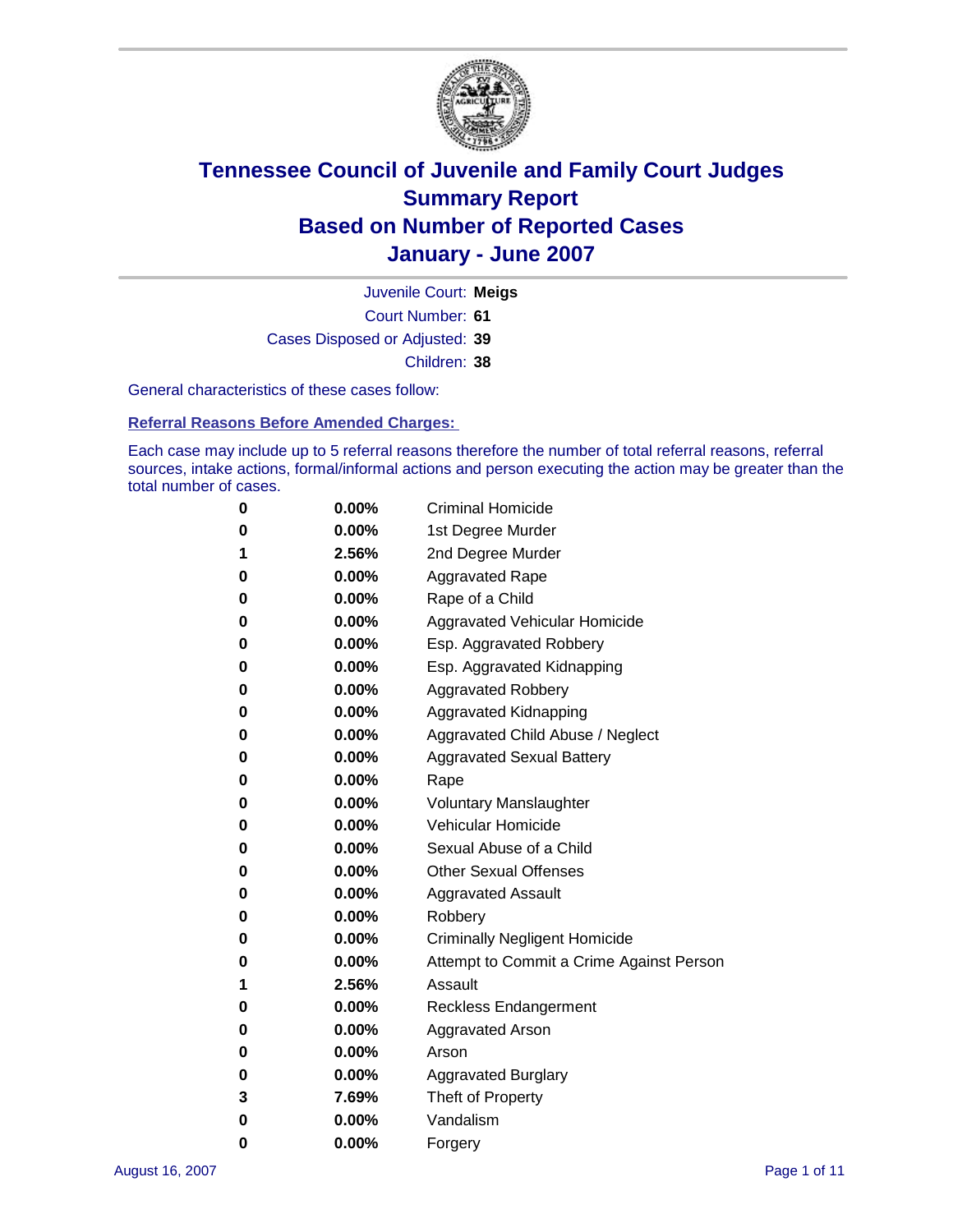

Court Number: **61** Juvenile Court: **Meigs** Cases Disposed or Adjusted: **39** Children: **38**

#### **Referral Reasons Before Amended Charges:**

Each case may include up to 5 referral reasons therefore the number of total referral reasons, referral sources, intake actions, formal/informal actions and person executing the action may be greater than the total number of cases.

| 0 | 0.00%    | <b>Worthless Checks</b>                                     |
|---|----------|-------------------------------------------------------------|
| 0 | 0.00%    | Illegal Possession / Fraudulent Use of Credit / Debit Cards |
| 0 | 0.00%    | <b>Burglary</b>                                             |
| 0 | $0.00\%$ | Unauthorized Use of a Vehicle                               |
| 0 | 0.00%    | <b>Cruelty to Animals</b>                                   |
| 0 | 0.00%    | Sale of Controlled Substances                               |
| 0 | 0.00%    | <b>Other Drug Offenses</b>                                  |
| 1 | 2.56%    | Possession of Controlled Substances                         |
| 0 | 0.00%    | <b>Criminal Attempt</b>                                     |
| 0 | 0.00%    | Carrying Weapons on School Property                         |
| 0 | 0.00%    | Unlawful Carrying / Possession of a Weapon                  |
| 0 | 0.00%    | <b>Evading Arrest</b>                                       |
| 0 | 0.00%    | Escape                                                      |
| 0 | 0.00%    | Driving Under Influence (DUI)                               |
| 0 | 0.00%    | Possession / Consumption of Alcohol                         |
| 0 | 0.00%    | Resisting Stop, Frisk, Halt, Arrest or Search               |
| 0 | $0.00\%$ | <b>Aggravated Criminal Trespass</b>                         |
| 0 | 0.00%    | Harassment                                                  |
| 0 | 0.00%    | Failure to Appear                                           |
| 0 | 0.00%    | Filing a False Police Report                                |
| 0 | 0.00%    | Criminal Impersonation                                      |
| 0 | 0.00%    | <b>Disorderly Conduct</b>                                   |
| 0 | 0.00%    | <b>Criminal Trespass</b>                                    |
| 0 | $0.00\%$ | <b>Public Intoxication</b>                                  |
| 0 | 0.00%    | Gambling                                                    |
| 2 | 5.13%    | Traffic                                                     |
| 0 | 0.00%    | <b>Local Ordinances</b>                                     |
| 2 | 5.13%    | Violation of Wildlife Regulations                           |
| 0 | 0.00%    | <b>Contempt of Court</b>                                    |
| 0 | 0.00%    | Violation of Probation                                      |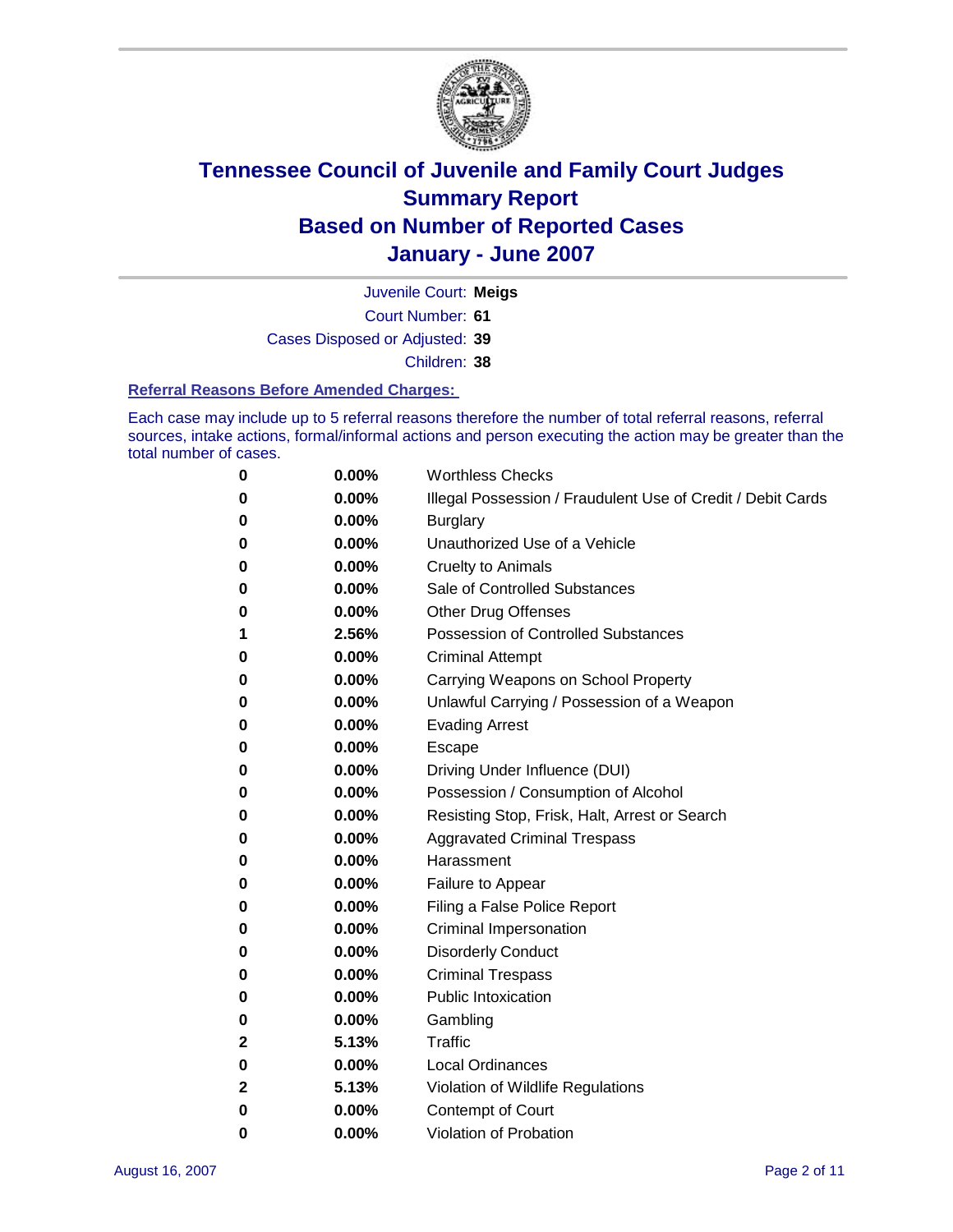

Court Number: **61** Juvenile Court: **Meigs** Cases Disposed or Adjusted: **39** Children: **38**

#### **Referral Reasons Before Amended Charges:**

Each case may include up to 5 referral reasons therefore the number of total referral reasons, referral sources, intake actions, formal/informal actions and person executing the action may be greater than the total number of cases.

| 0  | 0.00%    | Violation of Aftercare                 |
|----|----------|----------------------------------------|
| 7  | 17.95%   | Unruly Behavior                        |
| 7  | 17.95%   | Truancy                                |
| 3  | 7.69%    | In-State Runaway                       |
| 0  | 0.00%    | Out-of-State Runaway                   |
| 6  | 15.38%   | Possession of Tobacco Products         |
| 0  | 0.00%    | Violation of a Valid Court Order       |
| 0  | 0.00%    | Violation of Curfew                    |
| 0  | 0.00%    | <b>Sexually Abused Child</b>           |
| 0  | 0.00%    | <b>Physically Abused Child</b>         |
| 0  | 0.00%    | Dependency / Neglect                   |
| 0  | $0.00\%$ | <b>Termination of Parental Rights</b>  |
| 0  | $0.00\%$ | <b>Violation of Pretrial Diversion</b> |
| 0  | $0.00\%$ | Violation of Informal Adjustment       |
| 0  | 0.00%    | <b>Judicial Review</b>                 |
| 0  | 0.00%    | <b>Administrative Review</b>           |
| 0  | $0.00\%$ | <b>Foster Care Review</b>              |
| 6  | 15.38%   | Custody                                |
| 0  | 0.00%    | Visitation                             |
| 0  | 0.00%    | Paternity / Legitimation               |
| 0  | 0.00%    | <b>Child Support</b>                   |
| 0  | 0.00%    | <b>Request for Medical Treatment</b>   |
| 0  | 0.00%    | <b>Consent to Marry</b>                |
| 0  | 0.00%    | Other                                  |
| 39 | 100.00%  | <b>Total Referrals</b>                 |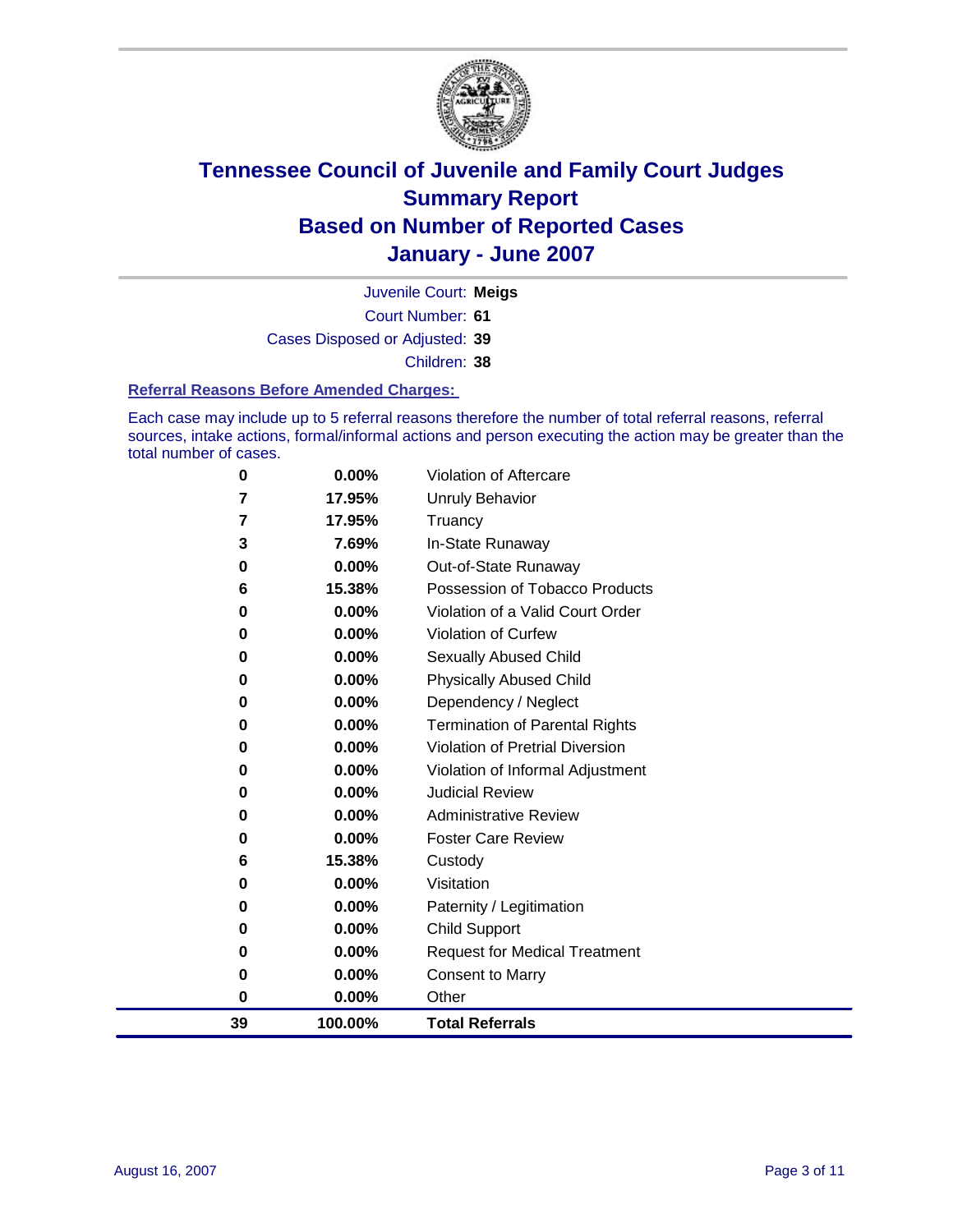

|                                | Juvenile Court: Meigs   |                                   |  |
|--------------------------------|-------------------------|-----------------------------------|--|
|                                | <b>Court Number: 61</b> |                                   |  |
| Cases Disposed or Adjusted: 39 |                         |                                   |  |
|                                |                         | Children: 38                      |  |
| <b>Referral Sources: 1</b>     |                         |                                   |  |
| 6                              | 15.38%                  | Law Enforcement                   |  |
| 5                              | 12.82%                  | Parents                           |  |
| 6                              | 15.38%                  | <b>Relatives</b>                  |  |
| 0                              | 0.00%                   | Self                              |  |
| 20                             | 51.28%                  | School                            |  |
| 0                              | 0.00%                   | <b>CSA</b>                        |  |
| 0                              | 0.00%                   | <b>DCS</b>                        |  |
| 0                              | 0.00%                   | <b>Other State Department</b>     |  |
| 0                              | 0.00%                   | <b>District Attorney's Office</b> |  |
| 0                              | 0.00%                   | <b>Court Staff</b>                |  |
| $\bf{0}$                       | 0.00%                   | Social Agency                     |  |
| 0                              | 0.00%                   | <b>Other Court</b>                |  |
| $\mathbf{2}$                   | 5.13%                   | Victim                            |  |
| 0                              | 0.00%                   | Child & Parent                    |  |
| 0                              | 0.00%                   | Hospital                          |  |
| $\bf{0}$                       | 0.00%                   | Unknown                           |  |
| $\bf{0}$                       | 0.00%                   | Other                             |  |
| 39                             | 100.00%                 | <b>Total Referral Sources</b>     |  |

### **Age of Child at Referral: 2**

| 38       | 100.00%  | <b>Total Child Count</b> |  |
|----------|----------|--------------------------|--|
| 0        | 0.00%    | Unknown / Not Reported   |  |
| $\bf{0}$ | 0.00%    | Ages 19 and Over         |  |
| 11       | 28.95%   | Ages 17 through 18       |  |
| 19       | 50.00%   | Ages 15 through 16       |  |
| 3        | 7.89%    | Ages 13 through 14       |  |
| 0        | $0.00\%$ | Ages 11 through 12       |  |
| 5        | 13.16%   | Ages 10 and Under        |  |
|          |          |                          |  |

<sup>1</sup> If different than number of Referral Reasons (39), verify accuracy of your court's data.

<sup>2</sup> One child could be counted in multiple categories, verify accuracy of your court's data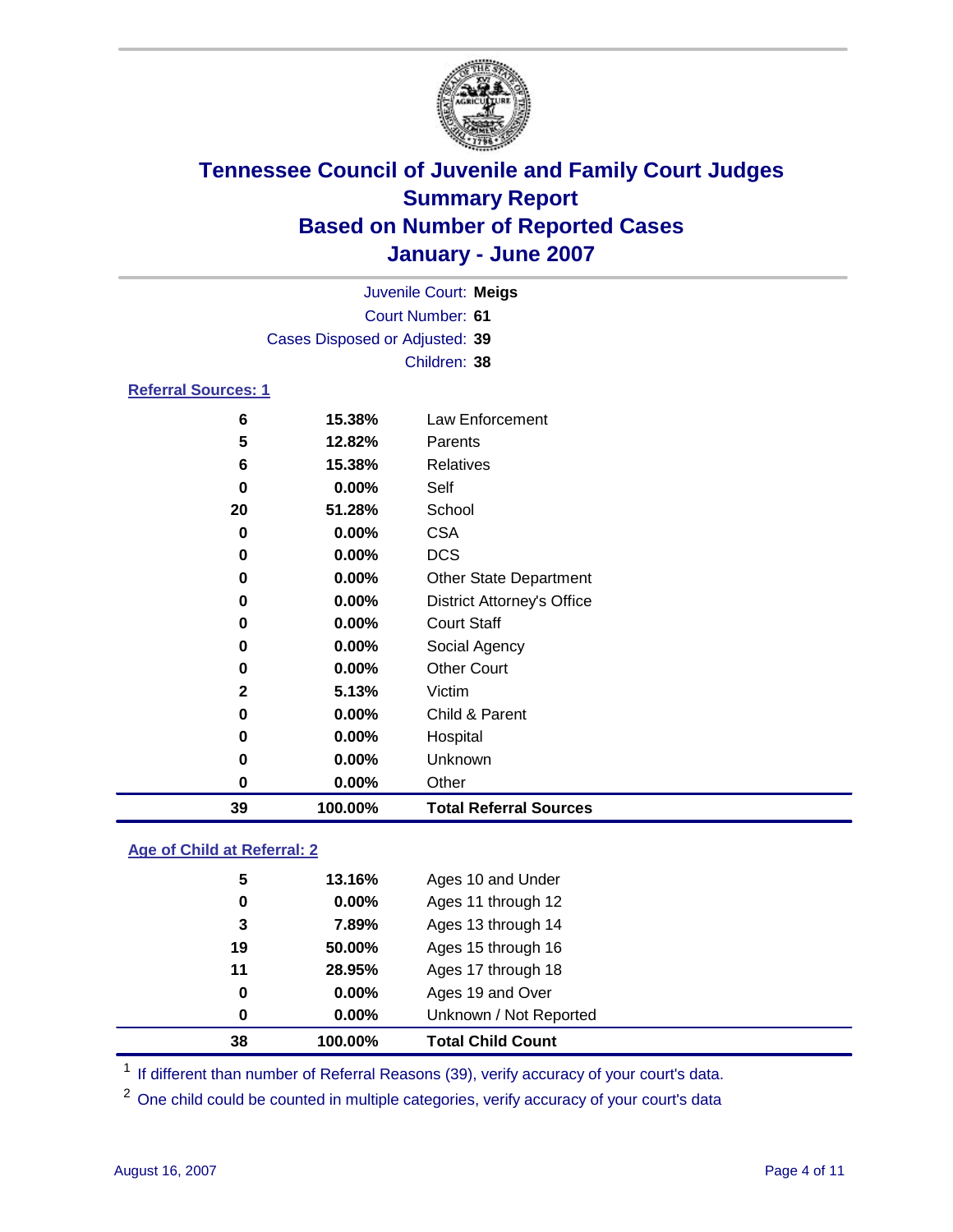

| Juvenile Court: Meigs                   |                                |                          |  |  |
|-----------------------------------------|--------------------------------|--------------------------|--|--|
|                                         | Court Number: 61               |                          |  |  |
|                                         | Cases Disposed or Adjusted: 39 |                          |  |  |
|                                         |                                | Children: 38             |  |  |
| Sex of Child: 1                         |                                |                          |  |  |
| 22                                      | 57.89%                         | Male                     |  |  |
| 16                                      | 42.11%                         | Female                   |  |  |
| $\mathbf 0$                             | 0.00%                          | Unknown                  |  |  |
| 38                                      | 100.00%                        | <b>Total Child Count</b> |  |  |
| <b>Race of Child: 1</b>                 |                                |                          |  |  |
| 35                                      | 92.11%                         | White                    |  |  |
| 1                                       | 2.63%                          | African American         |  |  |
| $\bf{0}$                                | 0.00%                          | Native American          |  |  |
| $\bf{0}$                                | 0.00%                          | Asian                    |  |  |
| 1                                       | 2.63%                          | Mixed                    |  |  |
| 1                                       | 2.63%                          | Unknown                  |  |  |
| 38                                      | 100.00%                        | <b>Total Child Count</b> |  |  |
| <b>Hispanic Origin: 1</b>               |                                |                          |  |  |
| 1                                       | 2.63%                          | Yes                      |  |  |
| 37                                      | 97.37%                         | No                       |  |  |
| $\mathbf 0$                             | 0.00%                          | Unknown                  |  |  |
| 38                                      | 100.00%                        | <b>Total Child Count</b> |  |  |
| <b>School Enrollment of Children: 1</b> |                                |                          |  |  |
| 28                                      | 73.68%                         | Yes                      |  |  |
| $\overline{\mathbf{r}}$                 | 18.42%                         | No                       |  |  |
| 3                                       | 7.89%                          | Unknown                  |  |  |
| 38                                      | 100.00%                        | <b>Total Child Count</b> |  |  |

<sup>1</sup> One child could be counted in multiple categories, verify accuracy of your court's data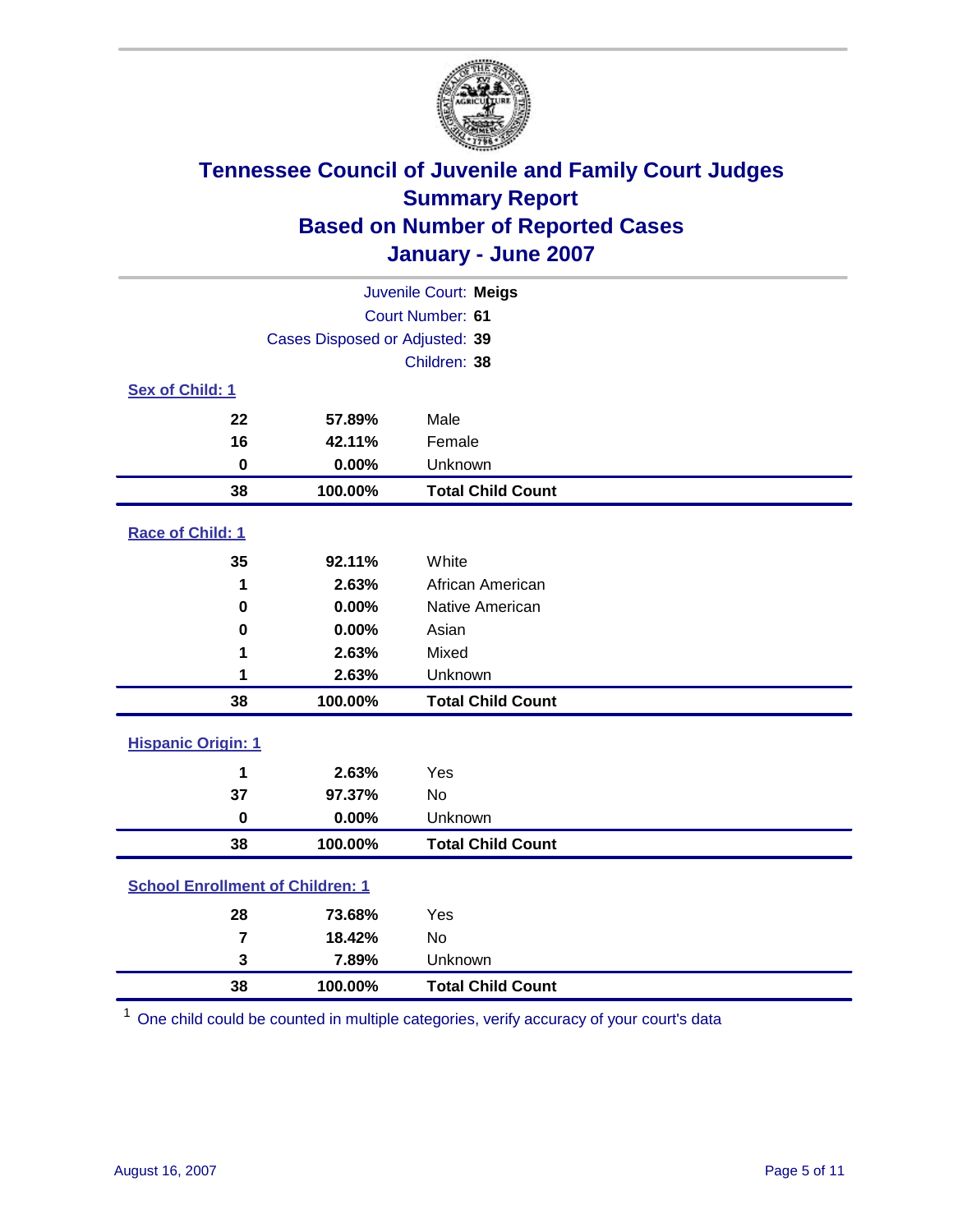

|                                                           |                                | Juvenile Court: Meigs        |  |
|-----------------------------------------------------------|--------------------------------|------------------------------|--|
|                                                           |                                | Court Number: 61             |  |
|                                                           | Cases Disposed or Adjusted: 39 |                              |  |
|                                                           |                                | Children: 38                 |  |
| <b>Living Arrangement of Child at Time of Referral: 1</b> |                                |                              |  |
| 5                                                         | 13.16%                         | With Both Biological Parents |  |
| 5                                                         | 13.16%                         | With Father and Stepmother   |  |
| 3                                                         | 7.89%                          | With Mother and Stepfather   |  |
| 18                                                        | 47.37%                         | With Mother                  |  |
| 0                                                         | $0.00\%$                       | With Father                  |  |
| 7                                                         | 18.42%                         | <b>With Relatives</b>        |  |
| 0                                                         | $0.00\%$                       | <b>With Adoptive Parents</b> |  |
| 0                                                         | $0.00\%$                       | With Foster Family           |  |
| 0                                                         | $0.00\%$                       | In a Group Home              |  |
| 0                                                         | $0.00\%$                       | In a Residential Center      |  |
| 0                                                         | $0.00\%$                       | In an Institution            |  |
| 0                                                         | $0.00\%$                       | Independent                  |  |
| 0                                                         | $0.00\%$                       | <b>Unknown</b>               |  |
| 0                                                         | $0.00\%$                       | Other                        |  |

### **Type of Detention: 2**

| 39 | 100.00%  | <b>Total Detention Count</b> |
|----|----------|------------------------------|
| 0  | $0.00\%$ | Other                        |
| 39 | 100.00%  | Does Not Apply               |
| 0  | $0.00\%$ | <b>Unknown</b>               |
| 0  | $0.00\%$ | Psychiatric Hospital         |
| 0  | $0.00\%$ | Jail - No Separation         |
| 0  | $0.00\%$ | Jail - Partial Separation    |
| 0  | $0.00\%$ | Jail - Complete Separation   |
| 0  | 0.00%    | Juvenile Detention Facility  |
| 0  | $0.00\%$ | Non-Secure Placement         |
|    |          |                              |

<sup>1</sup> One child could be counted in multiple categories, verify accuracy of your court's data

<sup>2</sup> If different than number of Cases (39) verify accuracy of your court's data.

**100.00% Total Child Count**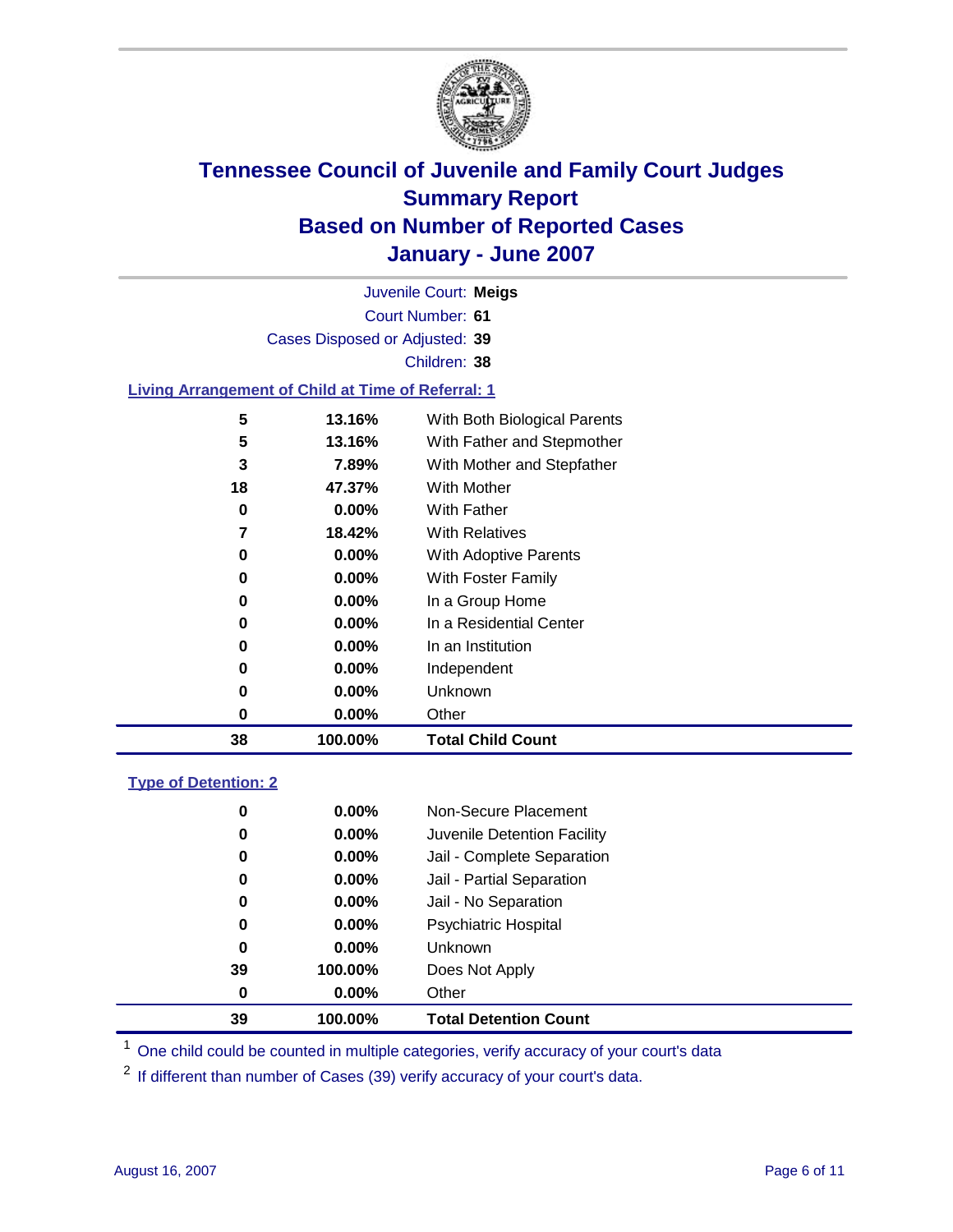

|                                                    | Juvenile Court: Meigs          |                                      |  |  |
|----------------------------------------------------|--------------------------------|--------------------------------------|--|--|
|                                                    | Court Number: 61               |                                      |  |  |
|                                                    | Cases Disposed or Adjusted: 39 |                                      |  |  |
|                                                    |                                | Children: 38                         |  |  |
| <b>Placement After Secure Detention Hearing: 1</b> |                                |                                      |  |  |
| 0                                                  | 0.00%                          | Returned to Prior Living Arrangement |  |  |
| $\bf{0}$                                           | 0.00%                          | Juvenile Detention Facility          |  |  |
| 0                                                  | 0.00%                          | Jail                                 |  |  |
| 0                                                  | 0.00%                          | Shelter / Group Home                 |  |  |
| 0                                                  | 0.00%                          | <b>Foster Family Home</b>            |  |  |
| 0                                                  | 0.00%                          | Psychiatric Hospital                 |  |  |
| 0                                                  | 0.00%                          | Unknown / Not Reported               |  |  |
| 39                                                 | 100.00%                        | Does Not Apply                       |  |  |
| 0                                                  | 0.00%                          | Other                                |  |  |
| 39                                                 | 100.00%                        | <b>Total Placement Count</b>         |  |  |
| <b>Intake Actions: 2</b>                           |                                |                                      |  |  |
| 39                                                 | 100.00%                        | <b>Petition Filed</b>                |  |  |
| $\bf{0}$                                           | 0.00%                          | <b>Motion Filed</b>                  |  |  |
| $\bf{0}$                                           | 0.00%                          | <b>Citation Processed</b>            |  |  |
| 0                                                  | 0.00%                          | Notification of Paternity Processed  |  |  |
| $\bf{0}$                                           | 0.00%                          | Scheduling of Judicial Review        |  |  |
| 0                                                  | 0.00%                          | Scheduling of Administrative Review  |  |  |
| 0                                                  | 0.00%                          | Scheduling of Foster Care Review     |  |  |
| 0                                                  | $0.00\%$                       | Unknown                              |  |  |
| 0                                                  | 0.00%                          | Does Not Apply                       |  |  |
| 0                                                  | 0.00%                          | Other                                |  |  |
| 39<br>100.00%<br><b>Total Intake Count</b>         |                                |                                      |  |  |

<sup>1</sup> If different than number of Cases (39) verify accuracy of your court's data.

<sup>2</sup> If different than number of Referral Reasons (39), verify accuracy of your court's data.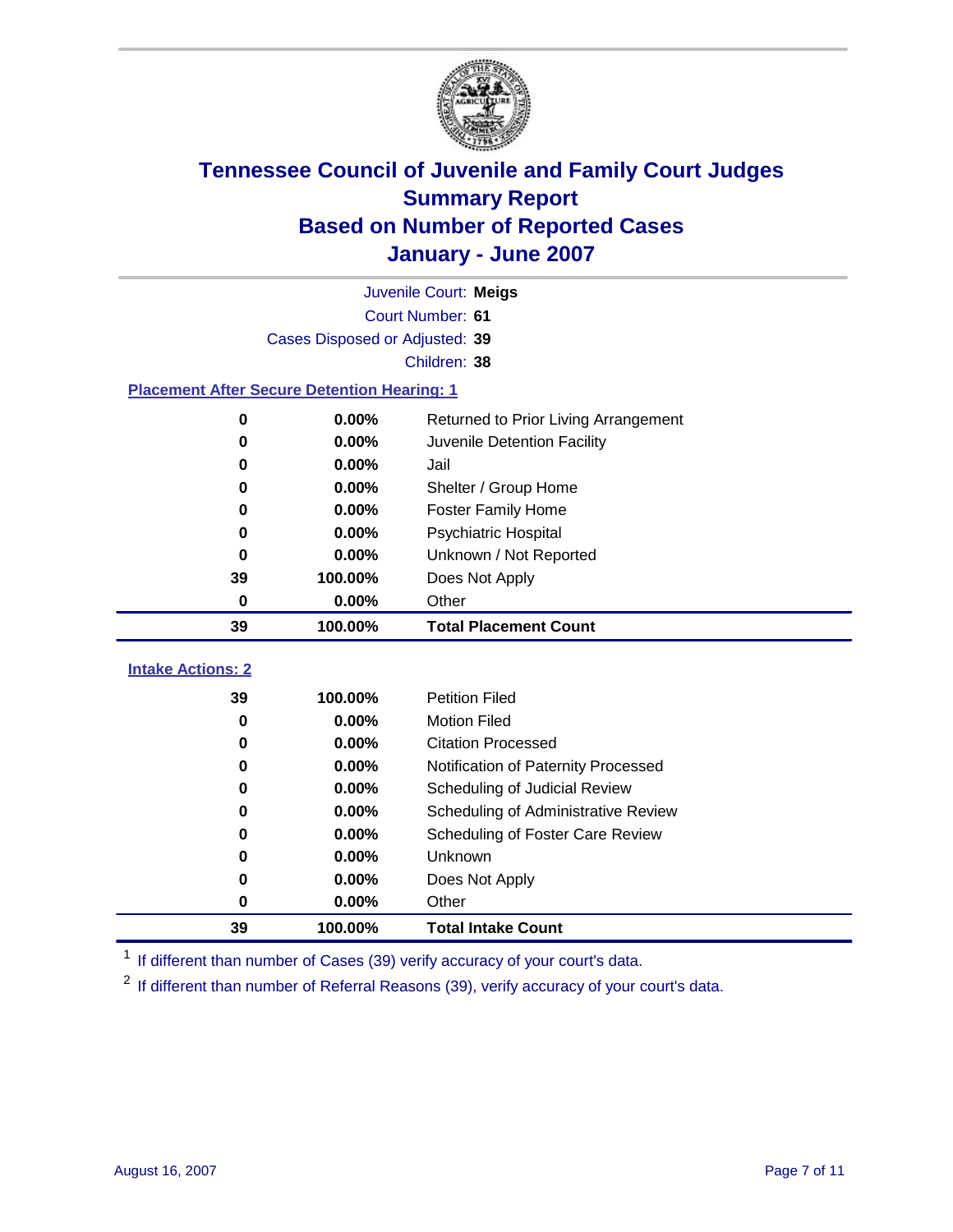

Court Number: **61** Juvenile Court: **Meigs** Cases Disposed or Adjusted: **39** Children: **38**

#### **Last Grade Completed by Child: 1**

| 4            | 10.53%  | Too Young for School     |
|--------------|---------|--------------------------|
| 0            | 0.00%   | Preschool                |
| $\bf{0}$     | 0.00%   | Kindergarten             |
| $\bf{0}$     | 0.00%   | 1st Grade                |
| $\mathbf{2}$ | 5.26%   | 2nd Grade                |
| $\bf{0}$     | 0.00%   | 3rd Grade                |
| 0            | 0.00%   | 4th Grade                |
| 0            | 0.00%   | 5th Grade                |
| 0            | 0.00%   | 6th Grade                |
| 3            | 7.89%   | 7th Grade                |
| 6            | 15.79%  | 8th Grade                |
| 8            | 21.05%  | 9th Grade                |
| 7            | 18.42%  | 10th Grade               |
| 5            | 13.16%  | 11th Grade               |
| 0            | 0.00%   | 12th Grade               |
| 0            | 0.00%   | Non-Graded Special Ed    |
| $\bf{0}$     | 0.00%   | <b>GED</b>               |
| 0            | 0.00%   | Graduated                |
| 0            | 0.00%   | Never Attended School    |
|              | 2.63%   | Unknown                  |
| 2            | 5.26%   | Other                    |
| 38           | 100.00% | <b>Total Child Count</b> |

### **Enrolled in Special Education: 1**

| 38           | 100.00% | <b>Total Child Count</b> |  |
|--------------|---------|--------------------------|--|
| 4            | 10.53%  | Unknown                  |  |
| 32           | 84.21%  | No                       |  |
| $\mathbf{2}$ | 5.26%   | Yes                      |  |
|              |         |                          |  |

<sup>1</sup> One child could be counted in multiple categories, verify accuracy of your court's data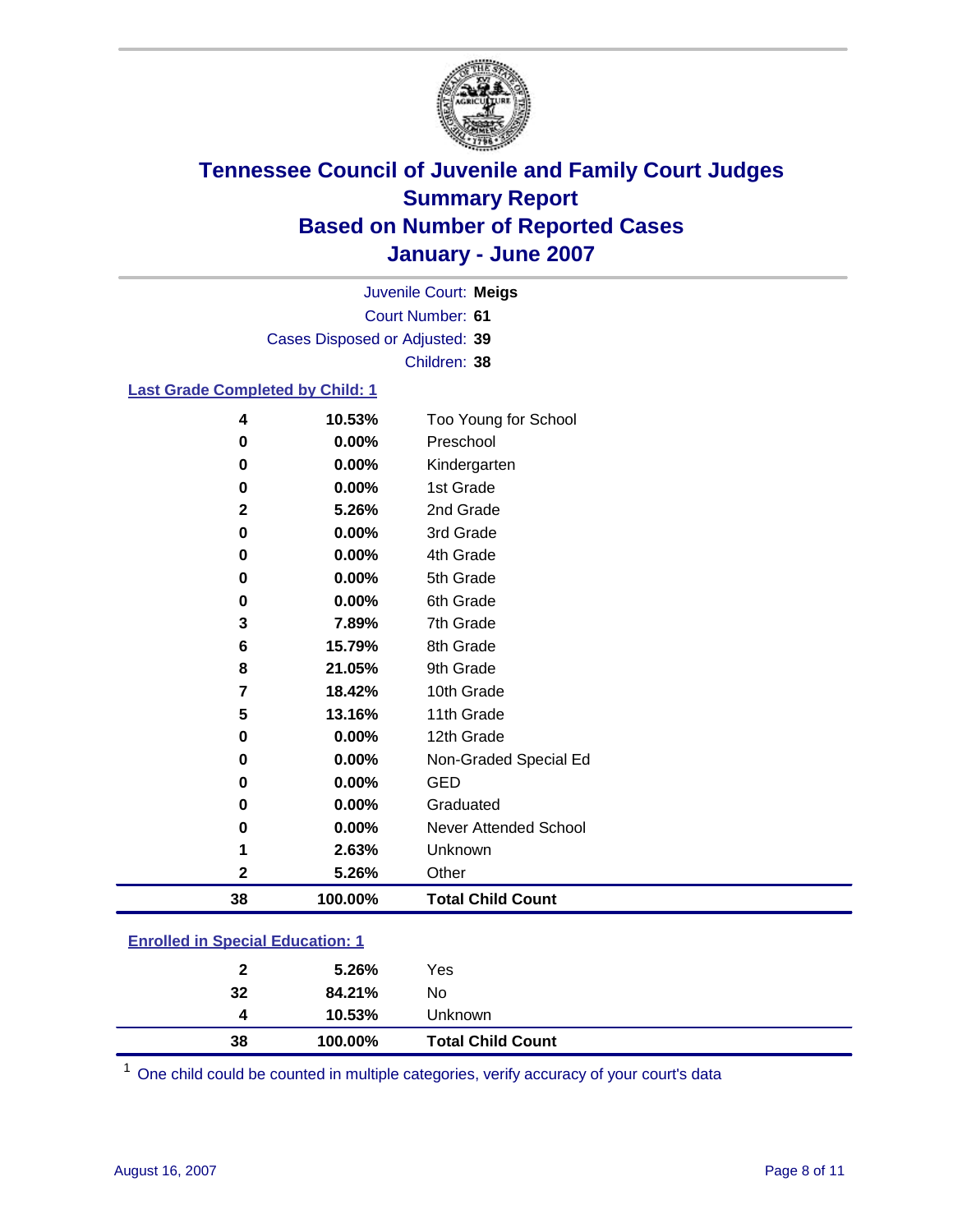

|                              | Juvenile Court: Meigs          |                           |  |  |
|------------------------------|--------------------------------|---------------------------|--|--|
|                              |                                | Court Number: 61          |  |  |
|                              | Cases Disposed or Adjusted: 39 |                           |  |  |
|                              |                                | Children: 38              |  |  |
| <b>Action Executed By: 1</b> |                                |                           |  |  |
| 39                           | 100.00%                        | Judge                     |  |  |
| 0                            | $0.00\%$                       | Referee                   |  |  |
| 0                            | $0.00\%$                       | <b>YSO</b>                |  |  |
| 0                            | $0.00\%$                       | Other                     |  |  |
| 0                            | $0.00\%$                       | Unknown / Not Reported    |  |  |
| 39                           | 100.00%                        | <b>Total Action Count</b> |  |  |

### **Formal / Informal Actions: 1**

| 2  | 5.13%    | Dismissed                                        |
|----|----------|--------------------------------------------------|
| 0  | $0.00\%$ | Retired / Nolle Prosequi                         |
| 9  | 23.08%   | <b>Complaint Substantiated Delinquent</b>        |
| 23 | 58.97%   | <b>Complaint Substantiated Status Offender</b>   |
| 4  | 10.26%   | <b>Complaint Substantiated Dependent/Neglect</b> |
| 0  | $0.00\%$ | <b>Complaint Substantiated Abused</b>            |
| 0  | $0.00\%$ | <b>Complaint Substantiated Mentally III</b>      |
|    | 2.56%    | Informal Adjustment                              |
| 0  | $0.00\%$ | <b>Pretrial Diversion</b>                        |
| 0  | $0.00\%$ | <b>Transfer to Adult Court Hearing</b>           |
| 0  | $0.00\%$ | Charges Cleared by Transfer to Adult Court       |
| 0  | $0.00\%$ | Special Proceeding                               |
| 0  | $0.00\%$ | <b>Review Concluded</b>                          |
| 0  | $0.00\%$ | Case Held Open                                   |
| 0  | $0.00\%$ | Other                                            |
| 0  | $0.00\%$ | Unknown / Not Reported                           |
| 39 | 100.00%  | <b>Total Action Count</b>                        |

<sup>1</sup> If different than number of Referral Reasons (39), verify accuracy of your court's data.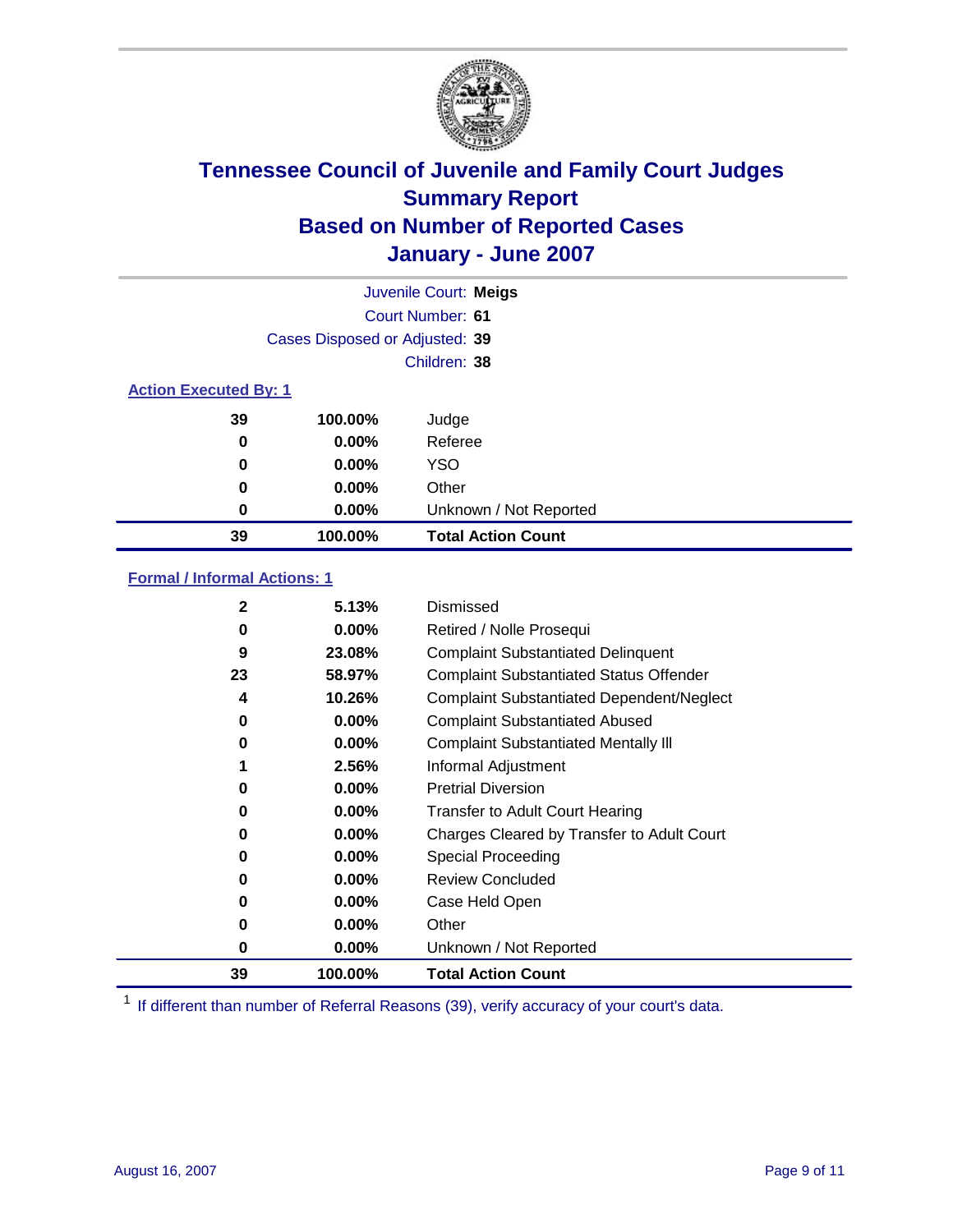

|                       |                                | Juvenile Court: Meigs                                 |
|-----------------------|--------------------------------|-------------------------------------------------------|
|                       |                                | Court Number: 61                                      |
|                       | Cases Disposed or Adjusted: 39 |                                                       |
|                       |                                | Children: 38                                          |
| <b>Case Outcomes:</b> |                                | There can be multiple outcomes for one child or case. |
| 3                     | 4.05%                          | <b>Case Dismissed</b>                                 |
| 0                     | 0.00%                          | Case Retired or Nolle Prosequi                        |
| 0                     | 0.00%                          | Warned / Counseled                                    |
| 1                     | 1.35%                          | Held Open For Review                                  |
| 0                     | 0.00%                          | Supervision / Probation to Juvenile Court             |
| 1                     | 1.35%                          | <b>Probation to Parents</b>                           |
| 0                     | 0.00%                          | Referral to Another Entity for Supervision / Service  |
| 0                     | 0.00%                          | Referred for Mental Health Counseling                 |
| 0                     | 0.00%                          | Referred for Alcohol and Drug Counseling              |
| 0                     | 0.00%                          | <b>Referred to Alternative School</b>                 |
| 0                     | 0.00%                          | Referred to Private Child Agency                      |
| 0                     | 0.00%                          | Referred to Defensive Driving School                  |
| 0                     | 0.00%                          | Referred to Alcohol Safety School                     |
| 0                     | 0.00%                          | Referred to Juvenile Court Education-Based Program    |
| 2                     | 2.70%                          | Driver's License Held Informally                      |
| 0                     | 0.00%                          | <b>Voluntary Placement with DMHMR</b>                 |
| 0                     | 0.00%                          | <b>Private Mental Health Placement</b>                |
| 0                     | 0.00%                          | <b>Private MR Placement</b>                           |
| 0                     | 0.00%                          | Placement with City/County Agency/Facility            |
| 0                     | 0.00%                          | Placement with Relative / Other Individual            |
| 15                    | 20.27%                         | Fine                                                  |
| 22                    | 29.73%                         | <b>Public Service</b>                                 |
| 0                     | 0.00%                          | Restitution                                           |
| 0                     | 0.00%                          | Runaway Returned                                      |
| 0                     | 0.00%                          | No Contact Order                                      |
| 0                     | $0.00\%$                       | Injunction Other than No Contact Order                |
| 0                     | 0.00%                          | <b>House Arrest</b>                                   |
| 0                     | 0.00%                          | <b>Court Defined Curfew</b>                           |
| 0                     | 0.00%                          | Dismissed from Informal Adjustment                    |
| 0                     | 0.00%                          | <b>Dismissed from Pretrial Diversion</b>              |
| 1                     | 1.35%                          | Released from Probation                               |
| 0                     | 0.00%                          | <b>Transferred to Adult Court</b>                     |
| 0                     | 0.00%                          | <b>DMHMR Involuntary Commitment</b>                   |